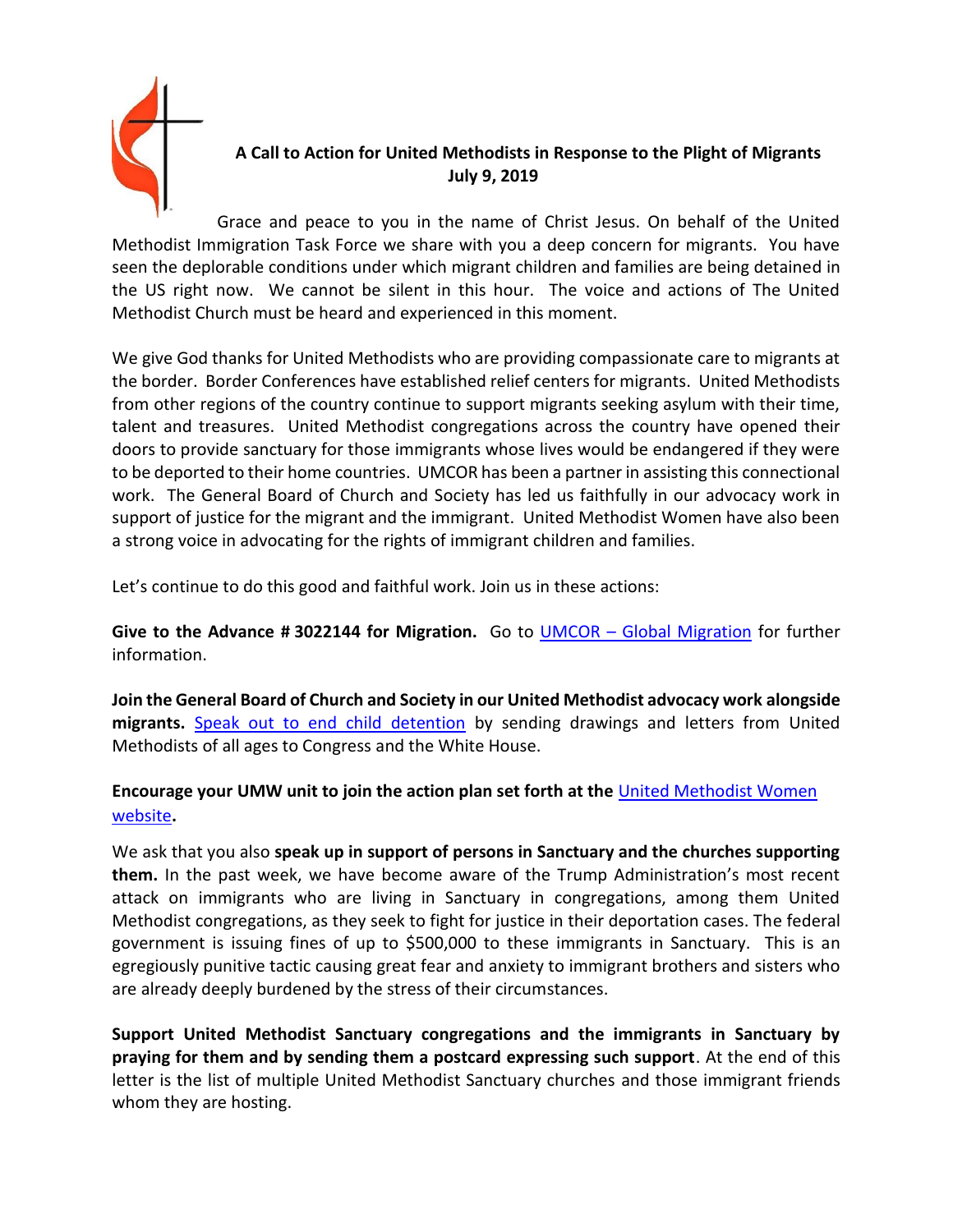**Take this moment to act**. It will make a difference in these challenging times in the lives of suffering immigrants and the brave churches who are ministering to them. May the words of Paul to Timothy strengthen us all……

> For God did not give us a spirit of cowardice, but rather a spirit of power and of love and of self-discipline. II Timothy 2:7

| Bishop Minerva G. Carcaño, Chair<br><b>UM Immigration Task Force</b> | <b>Susan Henry-Crowe, General Secretary</b><br><b>General Board of Church and Society</b> |  |  |  |  |
|----------------------------------------------------------------------|-------------------------------------------------------------------------------------------|--|--|--|--|
| <b>Thomas Kemper, General Secretary</b>                              | Harriett J. Olson, General Secretary/CEO                                                  |  |  |  |  |
| <b>General Board of Global Ministries</b>                            | United Methodist Women                                                                    |  |  |  |  |

## **United Methodist Sanctuary Churches**

| <b>Person in Sanctuary</b>                                           | <b>Name of Faith</b><br>Congregation                            | <b>Address</b>                                       | Phone                 | Faith<br>Leader                   | Annual<br>Conference    | Date of<br><b>Entry Into</b><br><b>Sanctuary</b> |
|----------------------------------------------------------------------|-----------------------------------------------------------------|------------------------------------------------------|-----------------------|-----------------------------------|-------------------------|--------------------------------------------------|
| Debora Barrios-Vasquez                                               | St. Paul and St.<br><b>Andrew United</b><br>Methodist<br>Church | 263 West 86th<br>Street New York,<br>NY 10024        | $(212)$ 362-<br>3179  | Rev. K<br>Karpen                  | New York                | 6/4/18                                           |
| Maria Chavalan Sut                                                   | <b>Wesley Memorial</b><br>United<br>Methodist<br>Church         | 1901 Thomson<br>Road<br>Charlottesville, VA<br>22903 | $(434)$ 296-<br>6976  | Pastor<br><b>Isaac</b><br>Collins | Virginia                | 10/1/18                                          |
| Francisca Lino                                                       | Adalberto<br><b>Memorial United</b><br>Methodist<br>Church      | 2716 West<br>Division Street,<br>Chicago IL 60622    | $(773) 782 -$<br>8464 | Pastor<br>Jacobita<br>Cortes      | Northern<br>Illinois    | 8/23/17                                          |
| <b>Nelson Pinos</b>                                                  | First and<br>Summerfield<br>United<br>Methodist<br>Church       | 425 College Street<br>New Haven CT<br>06511          | $(203) 624 -$<br>2521 | Pastor<br><b>Vicki</b><br>Flippin | <b>New York</b>         | 11/30/17                                         |
| Suyapa Reyes<br>and 4 Children, Jennifer,<br>Yeimi, Jeison, & Junior | <b>First United</b><br>Methodist<br>Church of<br>Germantown     | 6001 Germantown<br>Ave., Philadelphia<br>PA 19144    | $(215)$ 438-<br>3677  | Rev. Bob<br>Coombe                | Eastern<br>Pennsylvania | 8/28/18                                          |